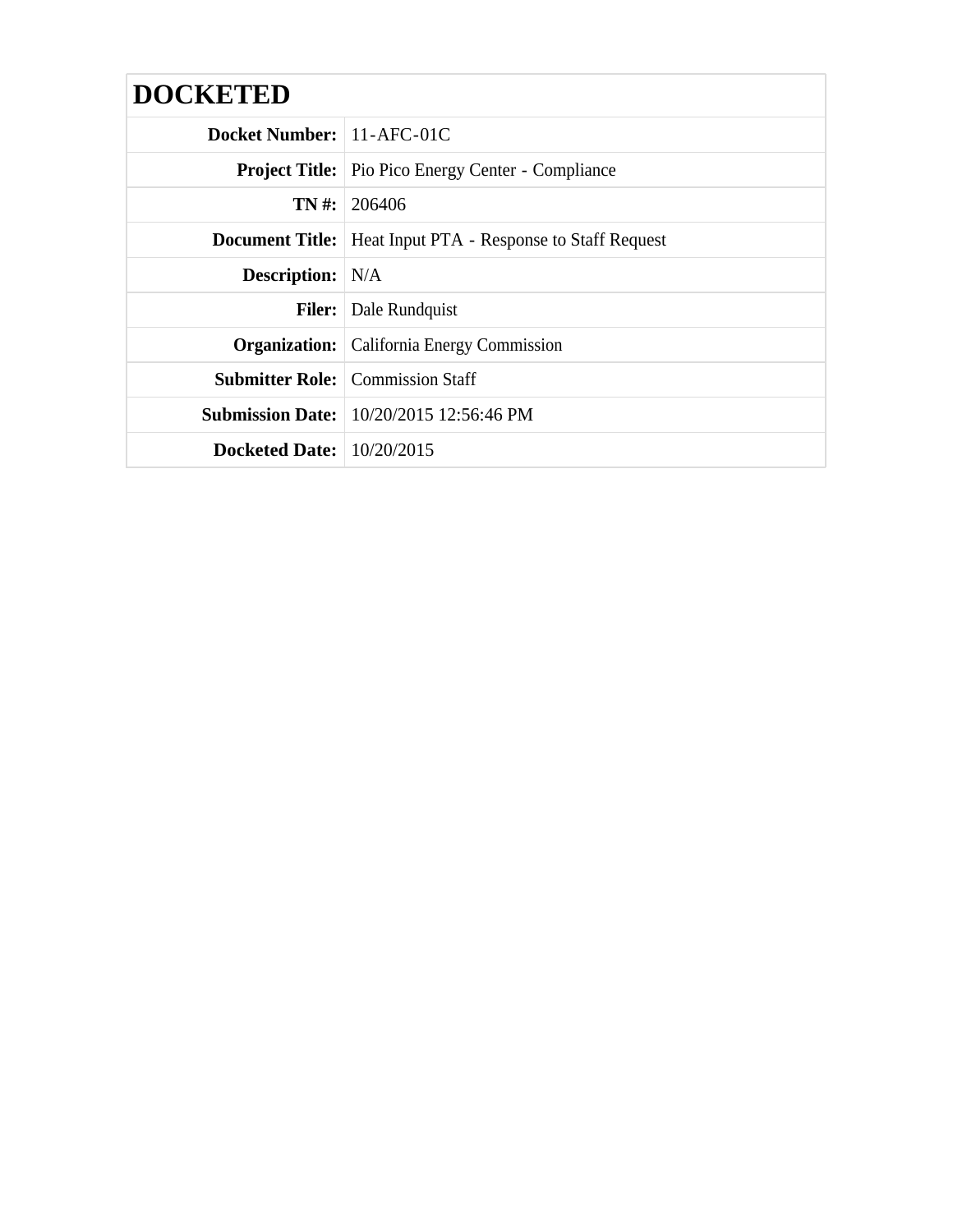Although the Project Owner objects to the two informal data requests received from CEC Staff on October 14, 2015 ("Data Requests") as set forth in more detail below, in an effort to expedite Staff's issuance of the Staff Analysis and present the Petition to Amend ("PTA") to the full Commission for approval on or before December 9, 2015, Pio Pico Energy Center, LLC ("Project Owner") provides the following information responsive to the Data Requests. The thermal plume modeling results detailed below demonstrate that there is no adverse impact from the air cooled heat exchanger.

## **DATA REQUEST**

1. Please provide the design and operating parameters for the air cooled heat exchanger, which are listed in the following table:

| <b>Parameter</b>          | Air Cooled Heat Exchanger Design Parameters |
|---------------------------|---------------------------------------------|
| Number of Cells           |                                             |
| Cell Height (feet)        |                                             |
| Cell Diameter (feet)      |                                             |
| Exhaust Velocity (ft/sec) |                                             |
| Exhaust Temperature (°F)  |                                             |

**Response**: The requested design and operating parameters for the air cooled heat exchanger are provided in the following table.

| <b>Parameter</b>          | Air Cooled Heat Exchanger Design Parameters |
|---------------------------|---------------------------------------------|
| Number of Cells           | 8 Cells (2 fans per Cell)                   |
| Cell Height (feet)        | $18' - 3''$                                 |
| Cell Diameter (feet)      | 14'-1" x 45' Cells (13' Fan Diameter)       |
| Exhaust Velocity (ft/sec) | 11 $ft/s$                                   |
| Exhaust Temperature (°F)  | $150^{\circ}F$                              |

2. Please provide the thermal plume analysis for the air cooled heat exchanger.

**Response**: The requested thermal plume analysis was performed using the Spillane methodology typically used by the CEC staff for analyzing thermal plume impacts; the results are attached. The highest individual thermal plume velocity is only about 2.40 meters per second (m/s) and the highest merged plume velocity is only about 4.04 m/s. As the staff is aware, the spreadsheet-based model that implements the Spillane methodology utilizes a single, fixed distance between the release points to evaluate the velocity profile of a source with multiple release points. As shown in Appendix A to the July 31, 2015 Petition to Amend related to the Wastewater Storage Tanks (TN 205609), the air cooled heat exchanger (ACHE) consists of 8 cells with two fans per cell. For this ACHE configuration, however, the distance between each cell is different than the distance between the fans. A two‐cell section of the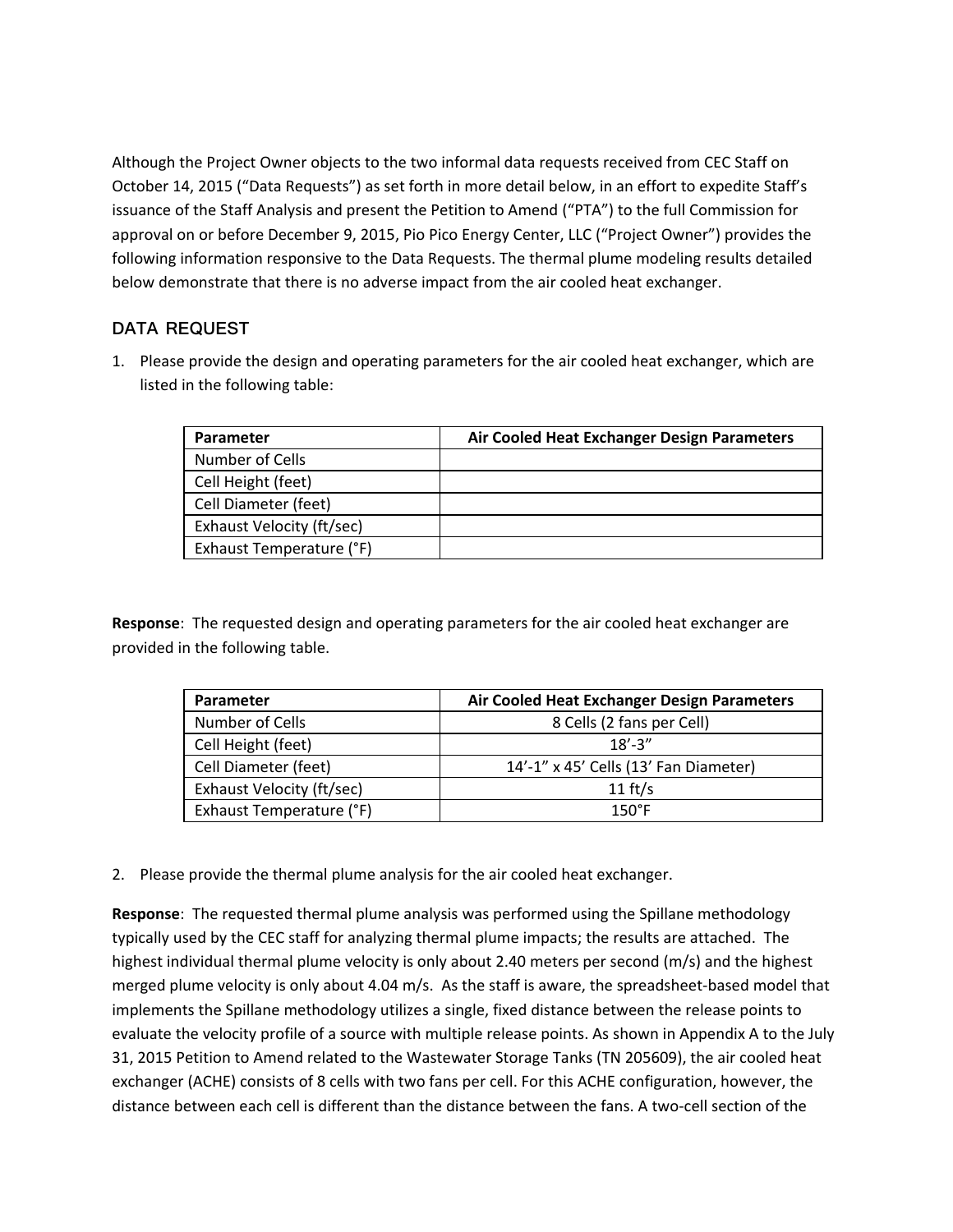ACHE is shown below to illustrate the distinction. As a result, it would not be accurate to model the ACHE based on all 16 fans.



The model results presented here use the distance between the cells, 14.1 feet, and the number of cells, 8, to calculate the velocity of the merged plumes.

Assuming that the exhaust velocity from each cell of the ACHE is constant for all ambient conditions, the highest individual thermal plume velocity is only about 2.40 meters per second (m/s) and the highest merged plume velocity is only about 4.04 m/s.

**Project Owner's Objections to the Data Requests:** First and foremost, the scope of PTA submitted in July 2014 does not include any changes to the air cooled heat exchanger. Pursuant to section 1769 of Title 20 of the California Code of Regulations, the scope of Staff's analysis of the PTA is limited to an evaluation of the impacts of the proposed modifications on the environment and the proposed modifications compliance with Laws, Ordinances, Regulations, and Standards ("LORS"). Since the PTA does not propose changes to the air cooled heat exchanger from what was analyzed during the AFC proceeding, there is no proposed modification that may have impacts on the environment or on the facility's ability to comply with LORS that requires additional analysis by Staff. (20 Cal. Code Regs. §1769(a)(1).)

Further, Staff's evaluation of a PTA must be consistent with the requirements of CEQA Guidelines section 15162, which governs the requirements for subsequent environmental review under CEQA after a project has been approved.<sup>1</sup> Section 15162 limits additional environmental review to "substantial

<sup>1</sup> *See generally* Committee Order Following the Preliminary Site Assessment, Carlsbad Energy Center Project, 07‐AFC‐06C, at pp. 1‐2 (January 15, 2015).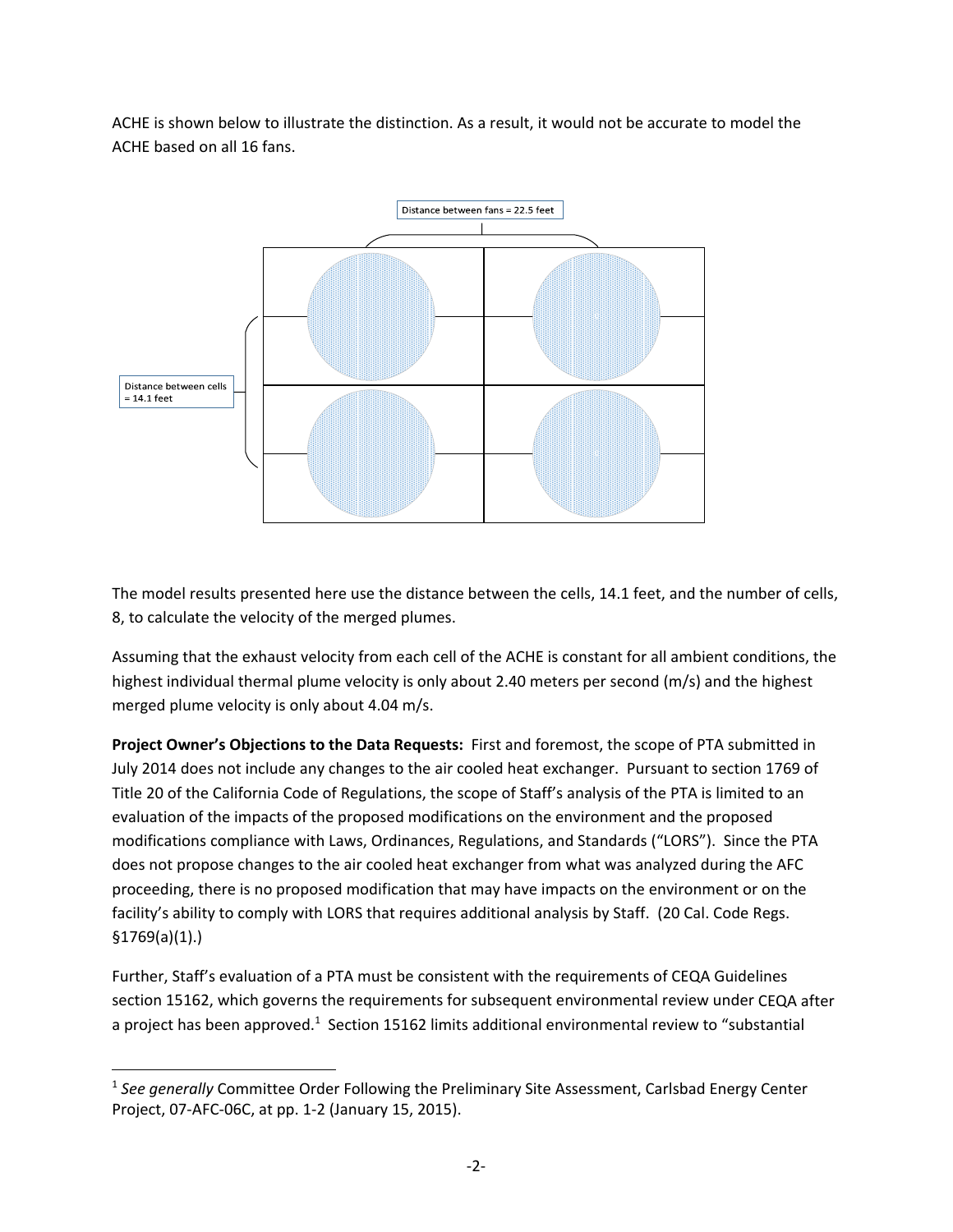changes" that will result in greater environmental impacts, and provides for reliance on the prior environmental review for areas that will not have substantial changes. Here, Staff acknowledges that there is no "substantial change" that will result in new significant environmental impacts or a substantial increase in the severity of previously identified significant effects.

Lastly, there are no applicable LORS requiring the information Staff seeks in the Data Requests nor is there any new evidence supporting such requests.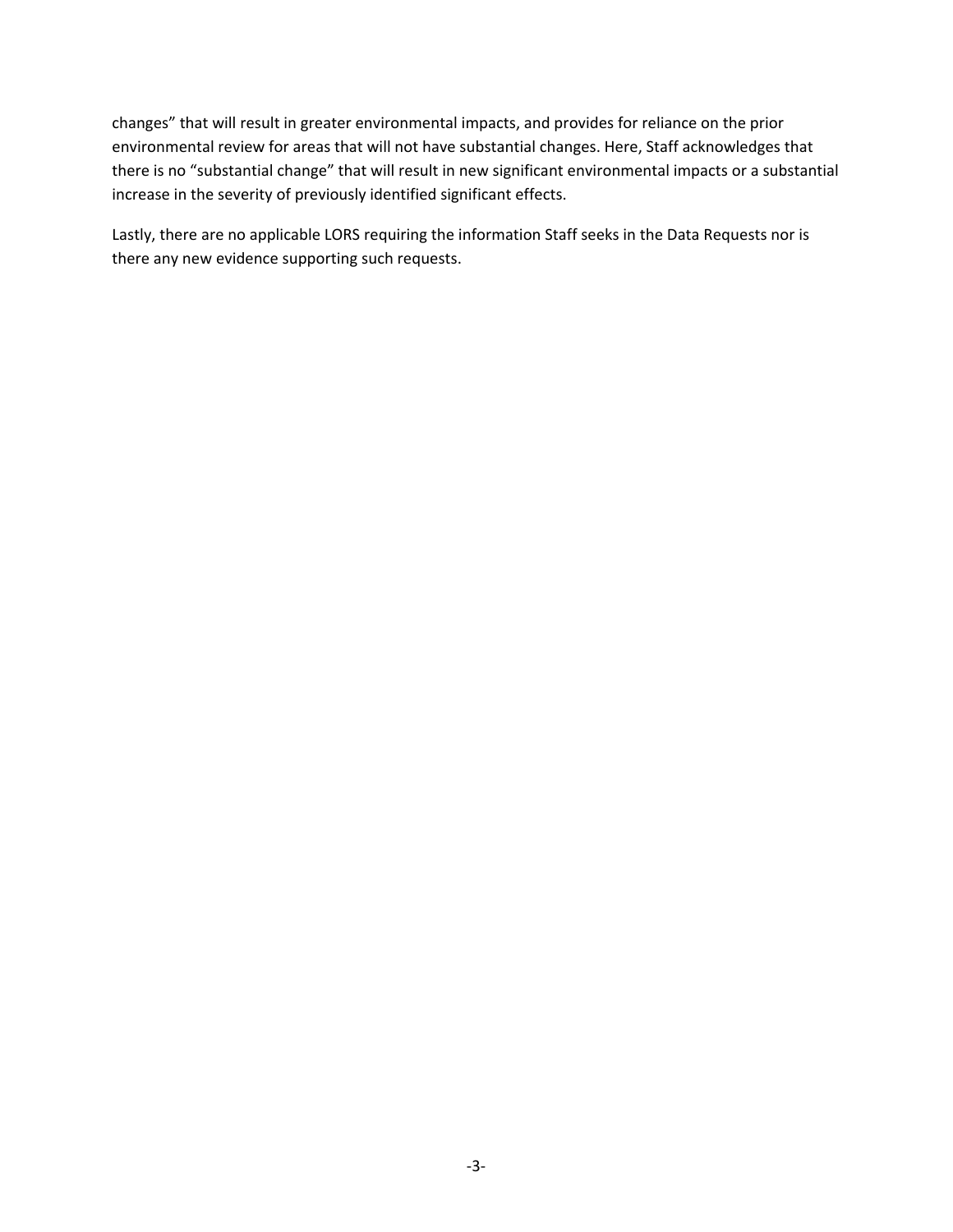## **PPEC Air Cooled Heat Exchanger Predicted Calm Wind Plume Velocities Exhaust Elevation (Cell Height)** 18.25 feet above AGL **No. of Exhaust Points (Cells)** 8 **Distance Between Cells** 14.08 feet

4.29 meters

|                                                                           | Air Cooled Heat Exchanger      |             |  |
|---------------------------------------------------------------------------|--------------------------------|-------------|--|
|                                                                           | Max Ambient                    | Min Ambient |  |
| Inputs                                                                    | Temp                           | Temp        |  |
| Ambient Temperature (F)                                                   | 110                            | 30          |  |
| Ambient Temperature (K)                                                   | 316.48                         | 272.04      |  |
| Exhaust Elevation (m)                                                     | 5.56                           | 5.56        |  |
| Cell Diameter (m)                                                         | 3.96                           | 3.96        |  |
| Exhaust Velocity (m/s)                                                    | 3.35                           | 3.35        |  |
| Exhaust Temperature (K)                                                   | 338.56                         | 338.56      |  |
| Calculations                                                              |                                |             |  |
| Zv Virtual Source Height (m)                                              | 0.82                           | 2.57        |  |
| $F_0$ Initial Exhaust Buoyancy (m <sup>4</sup> /s <sup>3</sup> )          | 8.41                           | 25.34       |  |
| $(V^*a)_0$                                                                | 6.42                           | 5.95        |  |
| Plume height at critical CASC vertical velocity of 4.3 m/s (calculated by |                                |             |  |
| solving cubic equation)                                                   |                                |             |  |
| Height above ground (ft)                                                  | not applicable since vertical  |             |  |
| Height above top of ACHE (ft)                                             | velocity never reaches 4.3 m/s |             |  |

 $g=$  9.8 m/s<sup>2</sup>

## **Velocity Profile for Individual Thermal Plumes**

|                   |                     |                  | Air Cooled Heat Exchanger |             |
|-------------------|---------------------|------------------|---------------------------|-------------|
| Ht above AGL      | Height above top of | Height above top | Max Ambient               | Min Ambient |
| (f <sup>t</sup> ) | ACHE (m)            | of ACHE (ft)     | Temp                      | Temp        |
| 100               | 24.9                | 81.8             | 1.68                      | 1.72        |
| 150               | 40.2                | 131.8            | 1.71                      | 2.40        |
| 175               | 47.8                | 156.8            | 1.65                      | 2.35        |
| 200               | 55.4                | 181.8            | 1.59                      | 2.28        |
| 300               | 85.9                | 281.8            | 1.40                      | 2.03        |
| 400               | 116.4               | 381.8            | 1.28                      | 1.85        |
| 500               | 146.8               | 481.8            | 1.18                      | 1.71        |
| 600               | 177.3               | 581.8            | 1.11                      | 1.61        |
| 700               | 207.8               | 681.8            | 1.06                      | 1.53        |
| 1,000             | 299.2               | 981.8            | 0.94                      | 1.36        |
| 1,100             | 329.7               | 1,081.8          | 0.91                      | 1.31        |
| 1,200             | 360.2               | 1,181.8          | 0.88                      | 1.27        |
| 1,300             | 390.7               | 1,281.8          | 0.86                      | 1.24        |
| 1,400             | 421.2               | 1,381.8          | 0.84                      | 1.21        |
| 1,500             | 451.6               | 1,481.8          | 0.82                      | 1.18        |
| 1,600             | 482.1               | 1,581.8          | 0.80                      | 1.16        |
| 1,700             | 512.6               | 1,681.8          | 0.78                      | 1.13        |
| 1,850             | 558.3               | 1,831.8          | 0.76                      | 1.10        |
| 1,900             | 573.6               | 1,881.8          | 0.75                      | 1.09        |
| 2,000             | 604.0               | 1,981.8          | 0.74                      | 1.07        |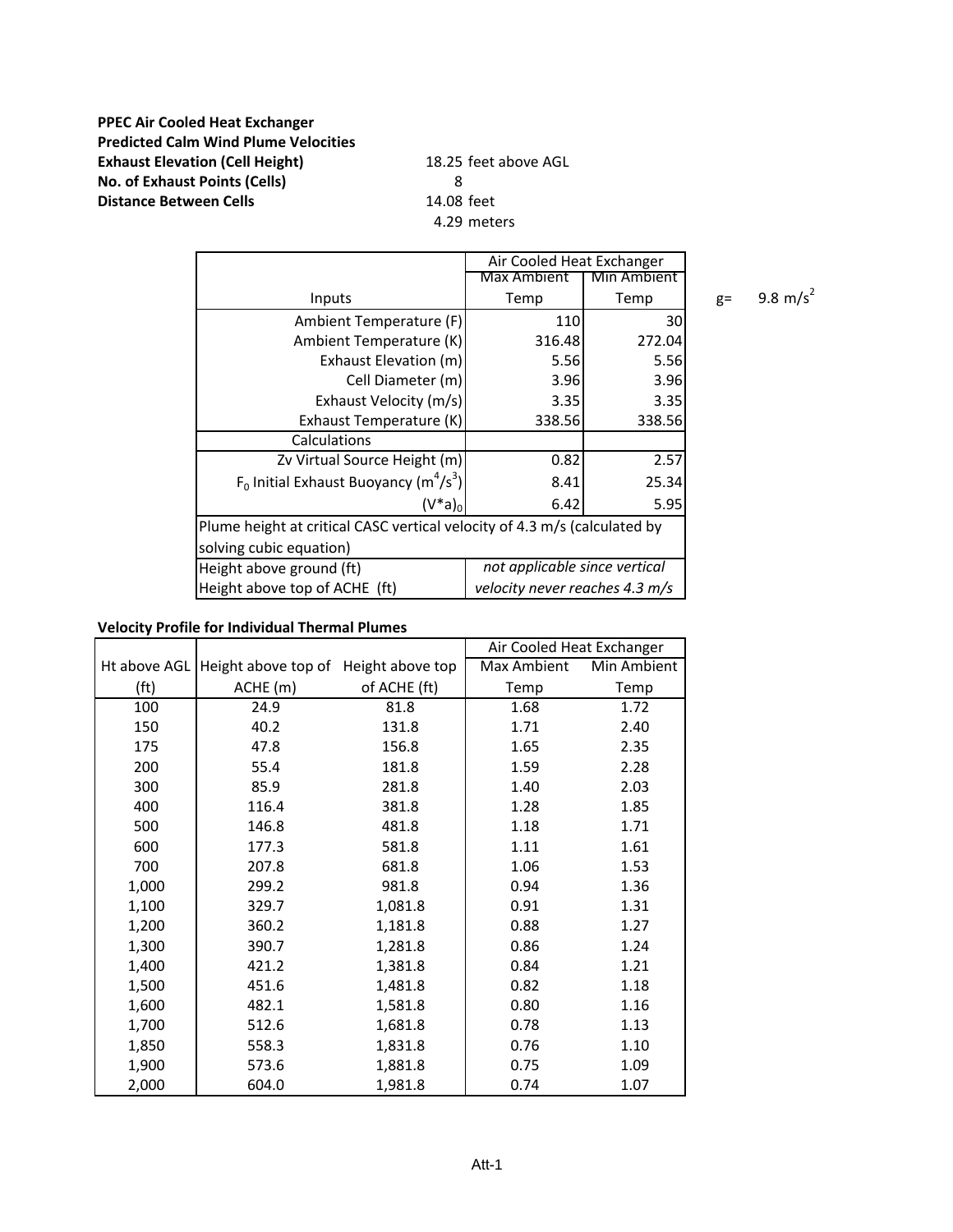|                   | Air Cooled Heat Exchanger |                  |                          |             |
|-------------------|---------------------------|------------------|--------------------------|-------------|
|                   |                           |                  | Plume Top-hat Radius (m) |             |
| Ht above AGL      | Height above top of       | Height above top | Max Ambient              | Min Ambient |
| (f <sub>t</sub> ) | ACHE (m)                  | of ACHE (ft)     | Temp                     | Temp        |
| 100               | 24.9                      | 81.8             | 3.86                     | 3.58        |
| 150               | 40.2                      | 131.8            | 6.29                     | 6.01        |
| 175               | 47.8                      | 156.8            | 7.51                     | 7.23        |
| 200               | 55.4                      | 181.8            | 8.73                     | 8.45        |
| 300               | 85.9                      | 281.8            | 13.61                    | 13.33       |
| 400               | 116.4                     | 381.8            | 18.49                    | 18.21       |
| 500               | 146.8                     | 481.8            | 23.36                    | 23.08       |
| 600               | 177.3                     | 581.8            | 28.24                    | 27.96       |
| 700               | 207.8                     | 681.8            | 33.12                    | 32.84       |
| 1,000             | 299.2                     | 981.8            | 47.75                    | 47.47       |
| 1,100             | 329.7                     | 1,081.8          | 52.62                    | 52.34       |
| 1,200             | 360.2                     | 1,181.8          | 57.50                    | 57.22       |
| 1,300             | 390.7                     | 1,281.8          | 62.38                    | 62.10       |
| 1,400             | 421.2                     | 1,381.8          | 67.25                    | 66.97       |
| 1,500             | 451.6                     | 1,481.8          | 72.13                    | 71.85       |
| 1,600             | 482.1                     | 1,581.8          | 77.01                    | 76.73       |
| 1,700             | 512.6                     | 1,681.8          | 81.88                    | 81.61       |
| 1,850             | 558.3                     | 1,831.8          | 89.20                    | 88.92       |
| 1,900             | 573.6                     | 1,881.8          | 91.64                    | 91.36       |
| 2,000             | 604.0                     | 1,981.8          | 96.51                    | 96.24       |

**Top‐Hat Radius vs Elevation for Individual Thermal Plumes**